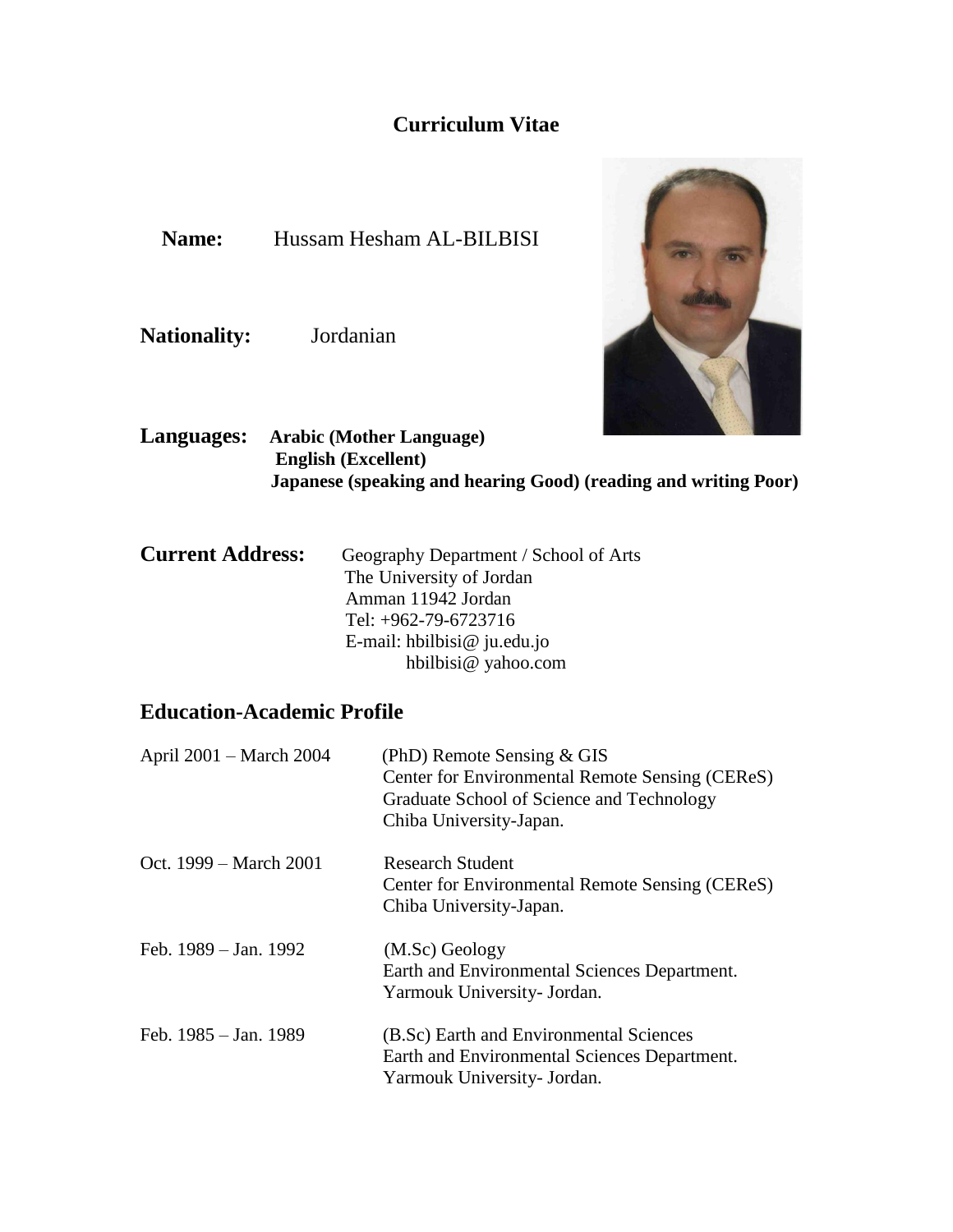# **Professional Work**

| July $2019 - Date$       | Professor of Remote Sensing & GIS<br>Geography Department, School of Arts<br>The University of Jordan, Amman- Jordan           |
|--------------------------|--------------------------------------------------------------------------------------------------------------------------------|
| Sept. 2019 – Date        | Deputy Dean for Quality Assurance and Development Affairs<br><b>School of Arts</b><br>The University of Jordan, Amman- Jordan  |
| Sept. 2018 – Sept. 2019  | Head of the Geography Department, School of Arts<br>The University of Jordan, Amman- Jordan                                    |
| March 2012 - June 2019   | Associate Professor of Remote Sensing & GIS<br>Geography Department, School of Arts<br>The University of Jordan, Amman- Jordan |
| Sept. 2014 – Sept. 2015  | Associate Professor of Remote Sensing & GIS<br><b>Geography Department</b><br>Mu'tah University, Karak- Jordan                 |
| Sept. 2006 – Feb. 2012   | Assistant Professor of Remote Sensing & GIS<br><b>Geography Department</b><br>The University of Jordan, Amman- Jordan          |
| Sept. $2010 - Aug. 2012$ | Dean Assistant for administrative affairs<br>School of Arts<br>The University of Jordan, Amman- Jordan                         |
| April 2004 – Aug. 2006   | Researcher & Academic Staff<br>Center for Environmental Remote Sensing (CEReS)<br>Chiba University-Japan.                      |
| Sept. 1996 - Sept. 1999  | <b>Teaching Assistant</b><br>Earth and Environmental Sciences Department<br>The Hashemite University-Jordan.                   |
| Sept. 1996 – Aug. 1998   | <b>Consultant Geologist and Geotechnical Engineer</b><br>SALINI-ITALSTRADE J.V.Co.<br>Karameh Dam Project-Jordan.              |
| Aug. 1994 – Aug. 1996    | Senior Geologist and Geotechnical Engineer<br>SALINI-ITALSTRADE J.V.Co.<br>Karameh Dam Project-Jordan.                         |
| June 1992 – July 1994    | <b>Engineering Geologist</b><br>Geotechnical Engineering and Material Testing Co.<br>Amman-Jordan.                             |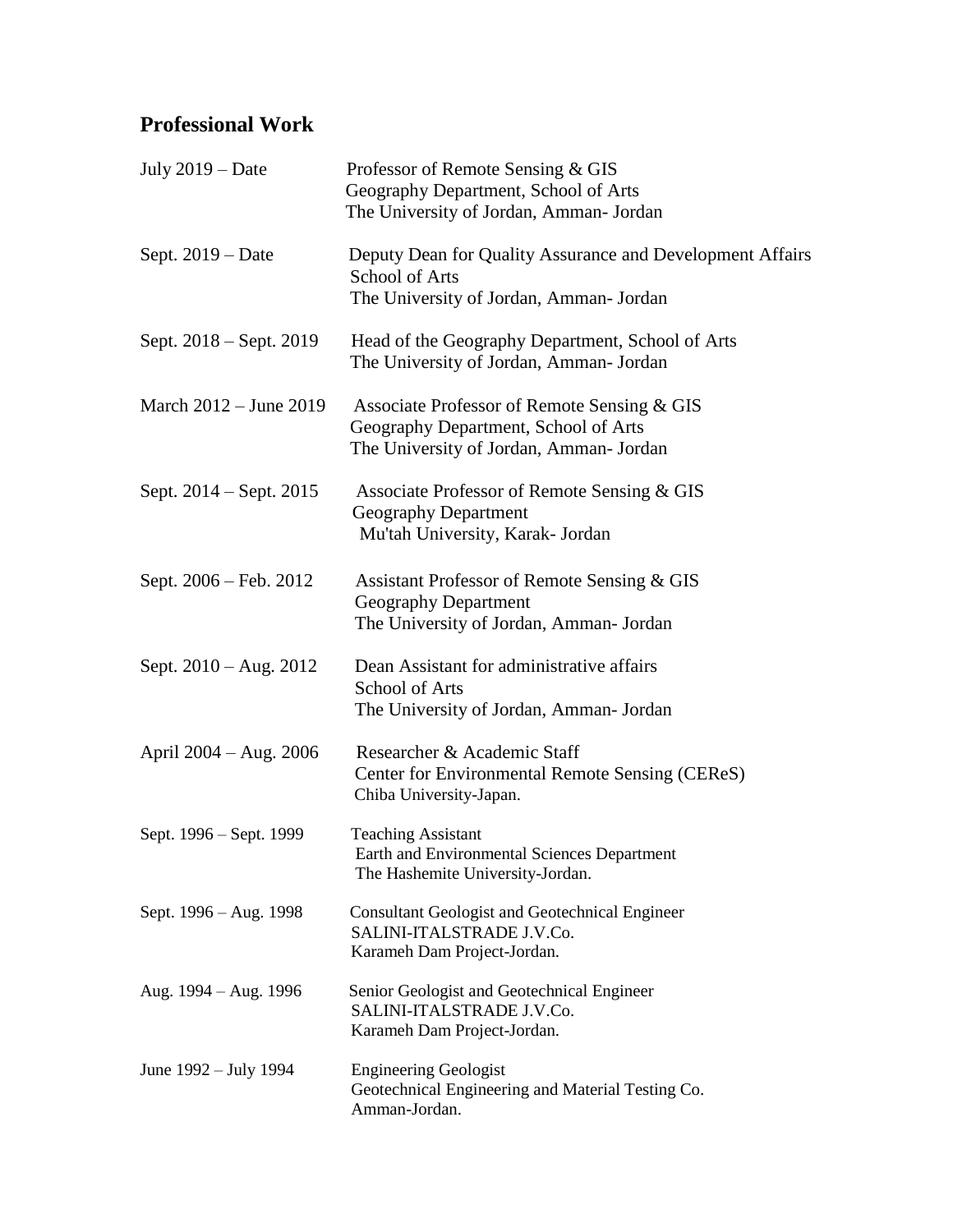## **Research Interests:**

### **Using GIS & Microwave and Optical Remote Sensing Data For:**

- 1- Applications of GIS & Remote Sensing in Land Degradation.
- 2- Applications of GIS & Remote Sensing in Environmental Studies.
- 3- Image processing of Remotely Sensed Data.
- 4- Land Remote Sensing (Change detection & Land degradation).

## **Publications**

1) Arwa [Aboislaih;](https://www.researchgate.net/profile/Arwa_Aboislaih) Rima [Yaghan;](https://www.researchgate.net/scientific-contributions/Rima-Yaghan-2180085556) [Mustafa](https://www.researchgate.net/profile/Mustafa_Al_Kuisi) M. Al Kuisi; and **Hussam [Al-Bilbisi](https://www.researchgate.net/profile/Hussam_Al-Bilbisi)**, **(2020)**. Impact of climate change on flash floods using hydrological modelling and GIS: Case study Zarqa Ma'in area. **International Journal of Applied and Natural Sciences (IJANS)**, Vol. 9, Issue 5 pp 29-52.

2) **AL-BILBISI, Hussam**. **(2019)**. Spatial monitoring of urban expansion using satellite remote sensing images: A case study of Amman city, Jordan. **Sustainability** 11, no. 8: 2260.

3) Osama Khalil Abdeljawad and **Hussam Hesham AL-BILBISI.** 2019. Analysis and detection of changes in land cover patterns and compare them with the map of land uses in the AL-Muwaqqar district using satellite imagery and geographic information systems. **DIRASAT: Human and Social Sciences**, Vol. 46, No. 2, pp 245-266 (Amman: The University of Jordan) *(In Arabic Language).*

4) Al- Mohammad, Haifa and **AL-BILBISI, Hussam. (2019).** Estimating soil degradation in the Wadi Al Arab; basin using GIS and Remote Sensing techniques. **DIRASAT: Human and Social Sciences**, Vol. 46, No. 1 (2), pp 125-138 (Amman: The University of Jordan) *(In Arabic Language).*

5) A.Wasfi Lababneh; M. Al Kuisi and **H. AL-BILBISI**, **(2019)**. Hydrological modeling for Al Hasa catchment area using GIS Technique. **International Journal of Engineering Research and Applications**, Vol. 9, Issue 2 (series-1), IJERA pp 38-48.

6) Ibrahim M. Oroud; **Hussam AL-BILBISI** and Tareq M. Alghnmieen, **(2018)**. Recent climate change and its influence on vegetation cover in Wadi Araba North, Jordan. **Jordan Journal of Social Sciences**, Vol. 11, No. 3, pp 347-362. (Amman: The University of Jordan) *(In Arabic Language)*.

7) **Hussam Hesham AL-BILBISI, (2018)**. A method for land degradation monitoring in arid and semi-arid regions of northeastern Jordan using Landsat images. **Jordan Journal of Earth and Environmental Science**, Vol. 9, No. 2, pp 102-107. (Zarqa-Jordan: The Hashemite University).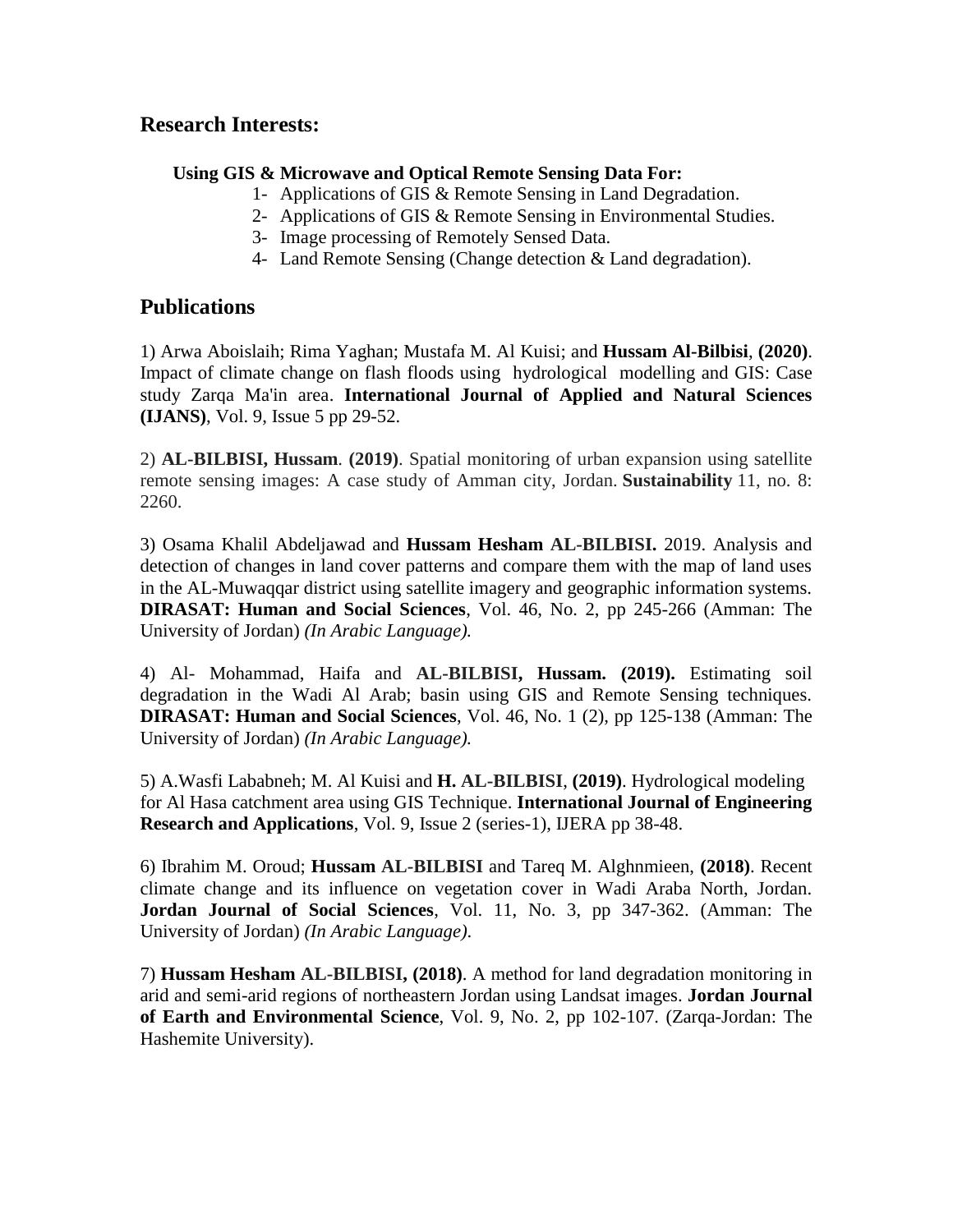8) Haifa Ahmad Mohammad, **Hussam Hesham AL-BILBISI** and Hassan Yousef Abu Sammour, **(2018)**. Change detection and analysis of the vegetation cover using spectral indices in remote sensing, Wadi Al Arab's case study. **DIRASAT: Human and Social Sciences**, Vol. 45, No. 1, pp 83-97 (Amman: The University of Jordan) *(In Arabic Language).*

9) Haitham Al Kouri, Nazeeh Almanasyeh and **Hussam AL-BILBISI, (2018)**. Detecting land use changes in Bani Obaid District between 2004 2016 using Geographic Information System and Remote Sensing. **Jordan Journal of Social Sciences**, Vol. 11, No. 2, pp 219-236. (Amman: The University of Jordan) *(In Arabic Language)*.

10) **Hussam AL-BILBISI**, **(2017)**. Land use/cover change detection in arid and semiarid areas of northeastern Jordan using Landsat images. **Jordan Journal of Social Sciences**, Vol. 10, No. 2, pp 265-278. (Amman: The University of Jordan).

11) Osama K. Abdeljwad and **Hussam H. AL-BILBISI**, **(2017)**. Development of demographic characteristics of AL Muwaggar District-Amman Governorate. **Al-Manara for Research and Studies Journal**, Vol. 23, No. 2, pp 291-320. (Mafraq-Jordan: Al al-Bayt University) *(In Arabic Language)*.

12) Mohammed Matouq; **Hussam AL-BILBISI**; Tayel El-Hasan and Saeid Eslamian, **(2014)**. GIS application in a changing climate. **In Handbook of Engineering Hydrology**, ed.1, Vol. 2, pp 297-312. London: Taylor and Francis).

13) Haifa Al-Mohammed, **Hussam Al-BILBISI**, and Hasan Abu Sammour, (**2014**). Monitoring and measuring the changes in the Dead Sea area using remote sensing and GIS applications. **DIRASAT: Human and Social Sciences**, Vol. 41, No. 2, pp 376-391 (Amman: The University of Jordan) (In Arabic Language).

14) Mohammed Matouq, Tayel El-Hasan, **Hussam AL-BILBISI**, Monther Abdelhadi, Muna Hindiyeh, Saeid Eslamian, and Salman Duheisat, **(2013)**. The climate change implication on Jordan: A case study using GIS and Artificial Networks for weather forecasting. **Journal of Taibah University for Science**, Vol. 7, Issue 2, pp 44-55. (Amsterdam: Elsevier).

15) **Hussam AL-BILBISI**, **(2012)**. A two decades land use/cover change detection and land degradation monitoring in central Jordan using satellite images. **Jordan Journal of Social Sciences**, Vol. 5, No. 1, pp 133-149. (Amman: The University of Jordan).

16) Ryutaro Tateishi, Bayaer Uriyangqai, **Hussam AL-BILBISI**, Mohamed Aboel Ghar, Javzandulam Tsend-Ayush, Toshiyuki Kobayashi, Alimujiang Kasimu, Nguyen Hoan, Adel Shalaby, Bayan Alsaaideh, Tesevengee Enkhzaya, Gegentana, Hiroshi P. Sato, **(2011)**. Production of global land cover data – GLCNMO, **International Journal of Digital Earth**, Vol. 4, No.1, pp 22-49. (London: Taylor and Francis).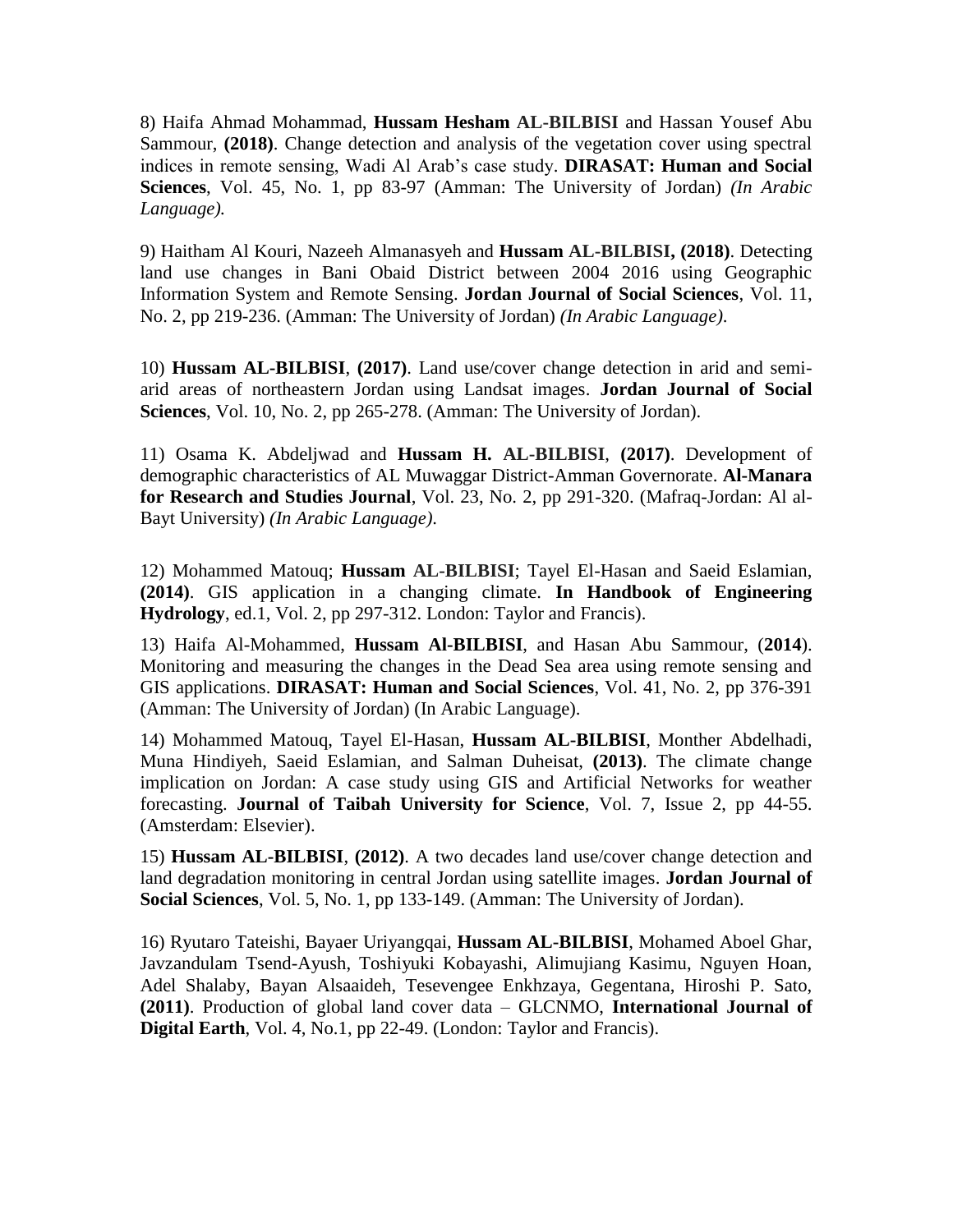17) Faris Jaber AL-SALLAL and **Hussam Hesham AL-BILBISI, (2011)**. A GIS and remote sensing based integrated approach to detect land use/cover dynamics in Sahab district (Central Jordan). **Abahth Al-Yarmouk "Hum.&Soc.Sci"**, Vol. 27, No. 3, pp 2345-2362. (Jordan: Yarmouk University).

18) **Hussam AL-BILBISI** and Zeyad MAKHAMREH, **(2010)**. A comparison of pixelbased and object-based classification approaches in arid and semi-arid areas of Dead Sea region using Landsat imagery, **DIRASAT: Human and Social Sciences**, Vol. 37, No. 3, pp 649-659. (Amman: The University of Jordan).

19) Rokhmatuloh, R. Tateishi, **H. AL-BILBISI**, K. Arihara, T. Kobayashi, D. Nitto, S.A Lee, K. Hirabayashi, Y.Q. Lu, C. Lu, T. Enkhzaya, B. Erdene, Ts. Javzandulam, E. Migita, N. Soliman, Y. Ouma, N.T. Hoan and K. Alimujiang, **(2010)**. Global percent tree cover mapping using regression tree method: An advantage of QuickBird images as training data. **Asian Journal of Geoinformatics,** Vol. 10, No. 2, pp 21-28. (Thailand: Asian Remote Sensing Research Information Network).

20) T. Ngigi, R. Tateishi, **H. AL-BILBISI**, M. Gachari and E. Waithaka, **(2009)**. Applicability of the mix-unmix classifier in percentage of tree and soil cover mapping, **International Journal of Remote Sensing**, Vol. 30, No. 14, pp 3637-3648. (London: Taylor and Francis)

21) **Hussam AL-BILBISI, (2009).** Monitoring of land degradation in central Jordan using remote sensing imagery**, Proceedings (in CD-ROM) of The International Conference On Remote Sensing Technologies and Geographic Information Systems,**  October  $5^{th}$ -7<sup>th</sup>, Tripoli-Libya.

22) **Hussam AL-BILBISI, (2009).** Preprocessing of Global MODIS Satellite Imagery**, Proceedings of The Remote Sensing and GIS Applications Symposium,** April 20<sup>th</sup>, pp E36-E51, The University of Jordan, Jordan.

23) R. Tateishi, Bayaer, M. A. Ghar, **H. AL-BILBISI** and others **(2008)**. A New Global Land Cover Map, GLCNMO, **Proceedings of the 21 congress of the International Society for Photogrammetry and Remote Sensing (ISPRS)**, No. 21, pp 1369-1372 Beijing, China.

24) Ryutaro Tateishi, Javzandulam Tsend-Ayush, Mohamed Aboel Ghar, **Hussam AL-BILBISI** and Takaki Okatani, **(2007)**. Sampling method for validation of large area land cover mapping, **Journal of the Remote Sensing Society of Japan (RSSJ)**, Vol. 27, No. 3, pp 195-204. (Tokyo, Japan, RSSJ).

25) Rokhmatuloh, Daisuke Nitto, **Hussam AL-BILBISI**, Kota Arihara and Ryutaro Tateishi, **(2007)**. Estimating percent tree cover using regression tree method with veryhigh-resolution QuickBird images as training data, **Journal of the Remote Sensing Society of Japan (RSSJ)**, Vol. 27, No. 1, pp 1-12. (Tokyo, Japan, RSSJ).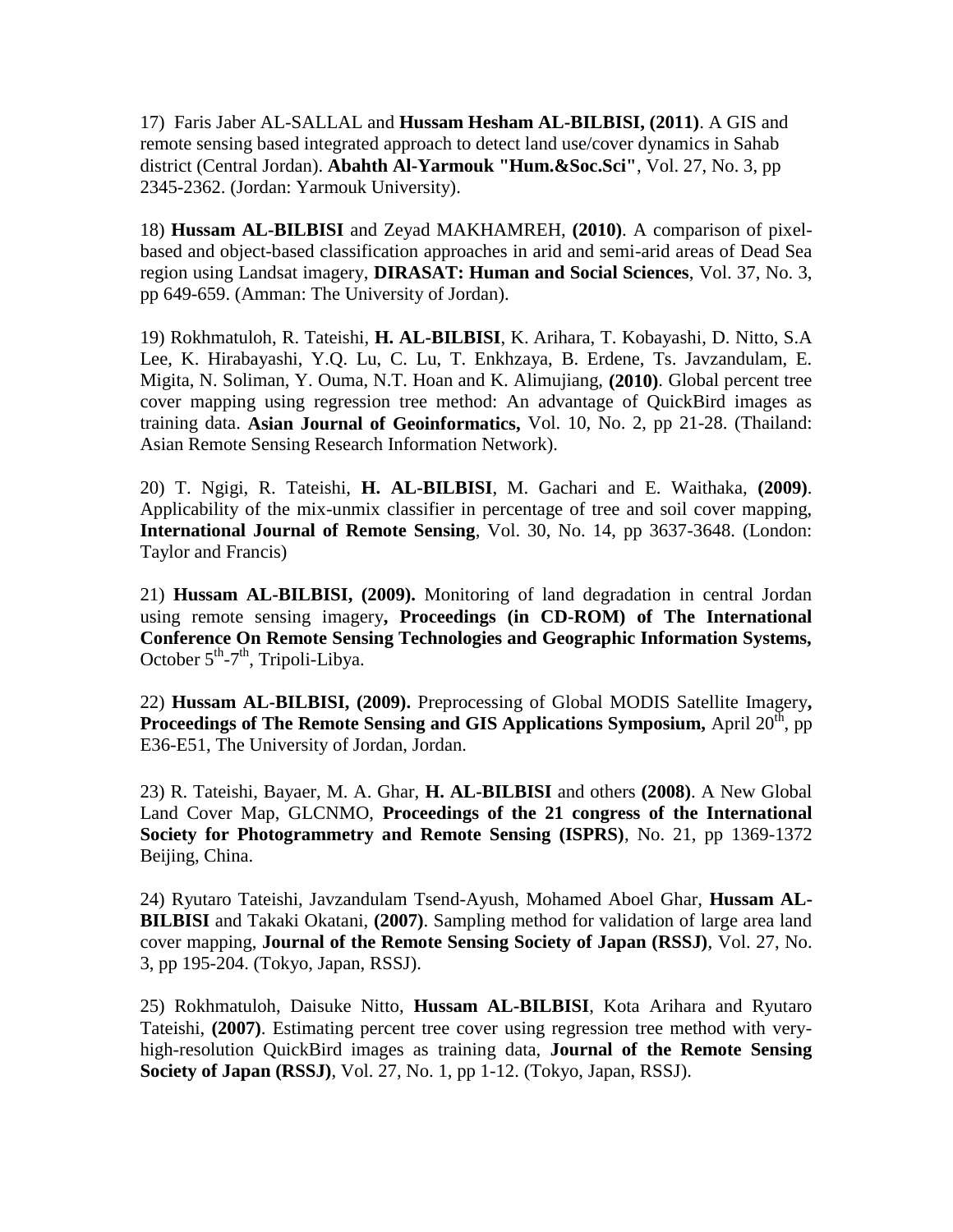26) Ahmad AL-HANBALI, **Hussam AL-BILBISI**, Akihiko, KONDOH, **(2006)**. Monitoring the Dead Sea Area Changes Using Remote Sensing and GIS. **Journal of Japan Society of Hydrology & Water Resources**, 19(6), pp 483-490. (Tokyo, Japan, JSHW).

27) **Hussam AL-BILBISI** and Ryutaro Tateishi, **(2006)**. Land degradation monitoring in arid and semi-arid area of northeastern Jordan using Landsat (TM) data, **Proceedings of the Annual Conference of the Remote Sensing Society of Japan (RSSJ)**, 40, pp 93-94, (Tokyo, Japan, RSSJ).

28) Ryutaro Tateishi, Javzandulam Tsend-Ayush, Mohamed Aboel Ghar and **Hussam AL-BILBISI**, **(2006)**. Better sampling method for validation of land cover classification, **Proceedings of the Annual Conference of the Remote Sensing Society of Japan (RSSJ)**, 40, pp 55-56, (Tokyo, Japan, RSSJ).

29) Rokhmatuloh, **H. AL-BILBISI,** K. Arihara, T. Kobayashi. D. Nitto, B. Erdenee, K. Hirabyashi, T. A. Javzandulam, S.A. Lee, E. Migita, N. Soliman, Y. Ouma and Ryutaro Tateishi, **(2006)**. Application of regression tree method for continental percent tree cover mapping, **Proceedings of the Annual Conference of the Remote Sensing Society of Japan (RSSJ)**, 40, pp 9-10, (Tokyo, Japan, RSSJ)

30) Rokhmatuloh, Nitto, D., **AL-BILBISI, H.** and Tateishi. R., **(2005)**. Percent tree cover estimation using regression tree method: a case study of Africa with very-high resolution QuickBird images as training data, **Geoscience and Remote Sensing Symposium IEEE 2005 International, IGARSS 05**. Vol. 3, pp 2157-2160, (U.S.A).

31) **Hussam AL-BILBISI**, Ryutaro Tateishi, Rokhmatuloh and Kota Arihara, **(2005)**. Pre-processing of global MODIS data from USGS, **Proceedings of the Annual Conference of the Remote Sensing Society of Japan (RSSJ)**, 39, pp 83-84, Tokushima, Japan.

32) Rokhmatuloh, **Hussam AL-BILBISI**, Arihara Kota, Toshiyuki Kobayashi, Ryutaro Tateishi, **(2005)**. Application of regression tree method for estimating percent tree cover of Asia with Quickbird images as training data, **Proceedings of The 11th International Symposium on Remote Sensing**, pp 213-222, Chiba University, Chiba, Japan.

33) A. Al-Hanbali, **H. AL-BILBISI**, A. Kondoh, **(2005)**. The environmental problem of the Dead Sea using remote sensing and GIS techniques, **Proceedings of The 11th International Symposium on Remote Sensing**, pp 163-168, Chiba University, Chiba, Japan.

34) Rokhmatuloh, Daisuke Nitto, **Hussam AL-BILBISI** and Ryutaro Tateishi, **(2005)**. Percent tree cover estimation using regression tree method, **Proceedings (in CD-ROM) of the IGARSS 2005,** July 25-29. Seoul, Korea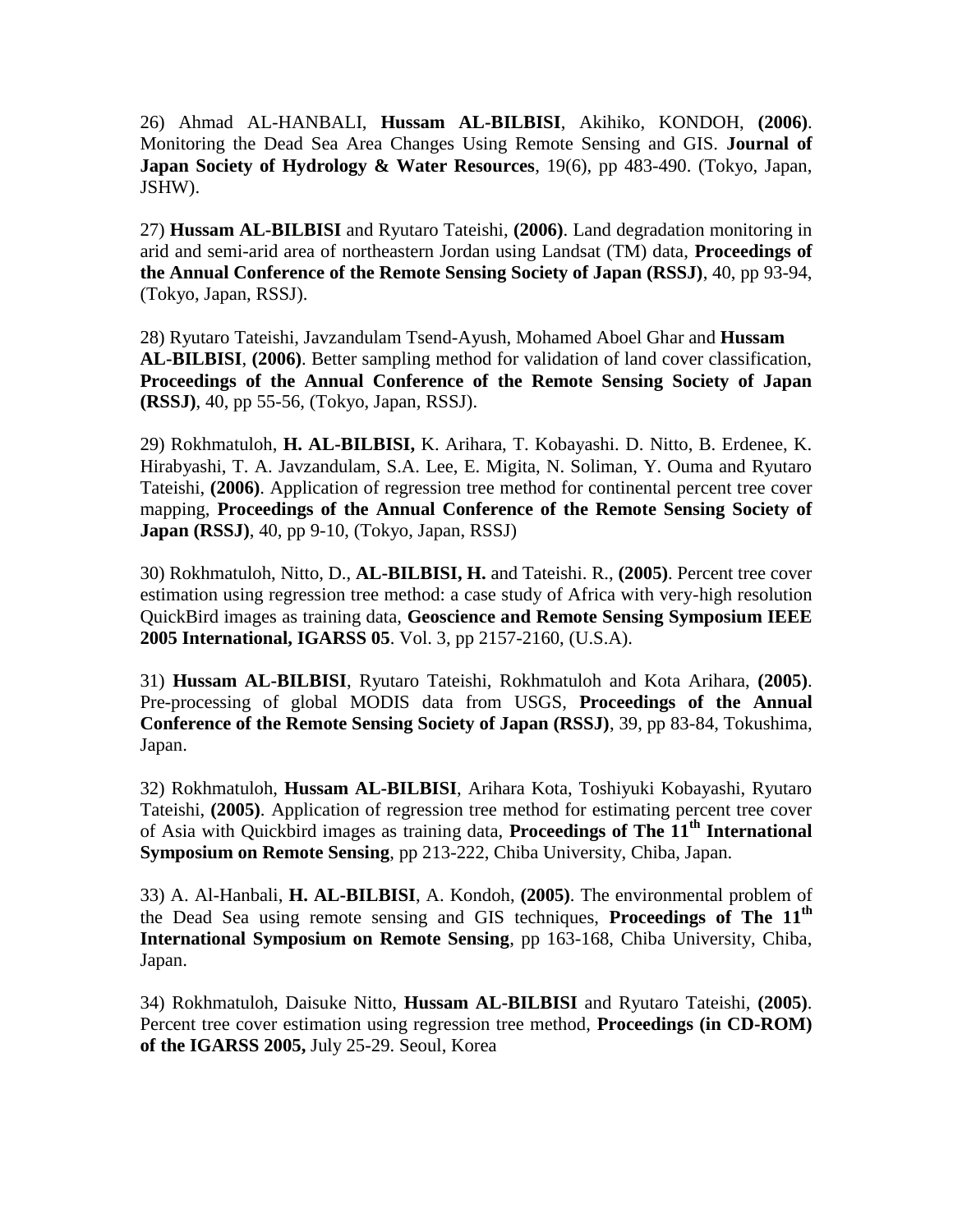35) **H. AL-BILBISI**, R. TATEISHI, and J. TETUKO S.S, **(2004)**. A technique to estimate topsoil thickness in arid and semi-arid areas of north-eastern Jordan using synthetic aperture radar data, **International Journal of Remote Sensing**, Vol. 25, No. 19, pp 3873-3882. (London: Taylor and Francis)

36) **Hussam AL-BILBISI** and Ryutaro Tateishi, **(2004)**. Combined use of spectral and textural features of Landsat-TM and JERS-1 SAR imagery for land use/land cover classification in northeastern Jordan, **Proceedings of Indonesian-Japan Joint Scientific Symposium**, pp 95-100, Chiba University, Chiba, Japan.

37) **Hussam AL-BILBISI** and Ryutaro Tateishi, (**2003)**. Using satellite remote sensing data to detect land use/cover changes and to monitor land degradation in central Jordan, **Journal of the Japan Society of Photogrammetry and Remote Sensing (JSPRS)**, Vol. 42, No. 6, pp 4-18. (Tokyo, JSPR).

38) **Hussam AL-BILBISI** and Ryutaro Tateishi, **(2003)**. Land cover classification with textural analysis using multi-temporal JERS-1 (SAR) L-band in Northeastern Jordan, **Proceedings (in CD-ROM) of Symposium on Environmental Monitoring (SIEM 2003),** Chiba University, Chiba, Japan.

39) **Hussam AL-BILBISI** and Ryutaro Tateishi, **(2002)**. Monitoring of land degradation in northeastern Jordan by remote sensing, **Proceedings (in CD-ROM) of 5th International Symposium on Land Cover /Asia**, Center for Environmental remote Sensing (CEReS), Chiba University, Chiba, Japan.

40) **Hussam AL-BILBISI** and Ryutaro Tateishi, **(2002)**. A study on land use/cover classification using multi-temporal JERS-1 (SAR) L-band in arid and semi arid area. (A case study in northeastern Jordan), **Proceedings (in CD-ROM) of the 23rd Asian Conference on Remote Sensing**, Kathmandu, Nepal.

41) **Hussam AL-BILBISI** and Ryutaro Tateishi, **(2002)**. A study on change detection and monitoring of land degradation in Northeastern Jordan using satellite remote sensing data, **Proceedings of the Annual Conference of the Japan Society of Photogrammetry and Remote Sensing**, pp.63-68, Tokyo, Japan.

42) Al-Akhal, H., **AL-BILBISI, H.**, and Al-Dwairi, I., **(2001)**. Contribution to the Geochemistry, Petrography, and Tectonic Evolution of a Neoproterozoic rock suite from southwest Jordan. **Freiberger Forschungshefte**. C494: pp1-9. Germany.

## *Book*

Nikolai KHARIN, Ryutaro TATEISHI, Peter GUNIN and **Hussam AL-BILBISI, (2004)**, DEGRADATION OF THE DRYLANDS OF NORTHERN AFRICA. Center for Environmental Remote Sensing (CEReS), Chiba University-Japan.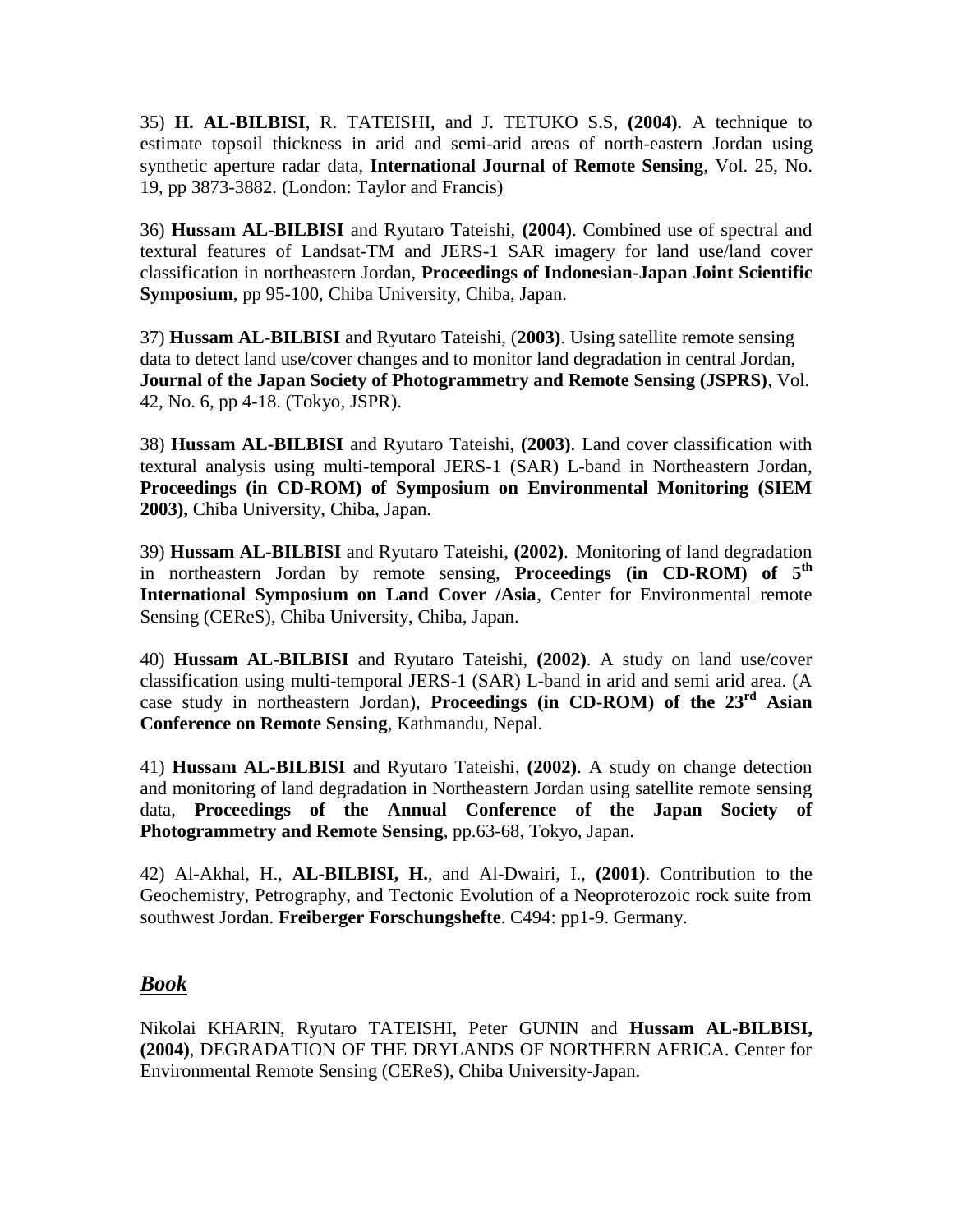### **Academic Awards**

- 1- Awarded a scholarship of the Japanese Government-MONBUSHO (Ministry of Education, Science, Sports and Culture) for research student at Center for Environmental Remote Sensing/Chiba University, (from 10-1999 to 3-2001).
- 2- Awarded a scholarship of the Japanese Government-MONBUSHO (Ministry of Education, Science, Sports and Culture) for PhD Degree in Remote Sensing at Graduate School of Science and Technology/Center for Environmental Remote Sensing Chiba University (from 4-2001 to 3-2004).

### **Courses Taught:**

#### **B.Sc. Courses:**

- 1- Principles of Remote Sensing.
- 2- Remote Sensing Techniques.
- 3- Geographic Information Systems **(GIS)**.
- 4- Principles of Cartography.
- 5- Digital Thematic Mapping.
- 6- Geography of Arid Regions.

#### **M.Sc. Course:**

Advanced Geographic Information Systems **(GIS)**

#### **Ph.D. Course:**

Advanced Remote Sensing Spatial analysis / GIS

### **Supervision of Student Research Projects**

 PhD-Supervision: 13 students MSc-Supervision: 18 students PhD & MSc Examination Committee: more than 57 Theses (25 theses as a chairman)

## **External Activities:**

 **Editorial Board of: Journal of Ecology & Natural Resources (ISSN: 2578-4994) [\(https://www.medwinpublishers.com/JENR/editorial-board.php\)](https://www.medwinpublishers.com/JENR/editorial-board.php)**